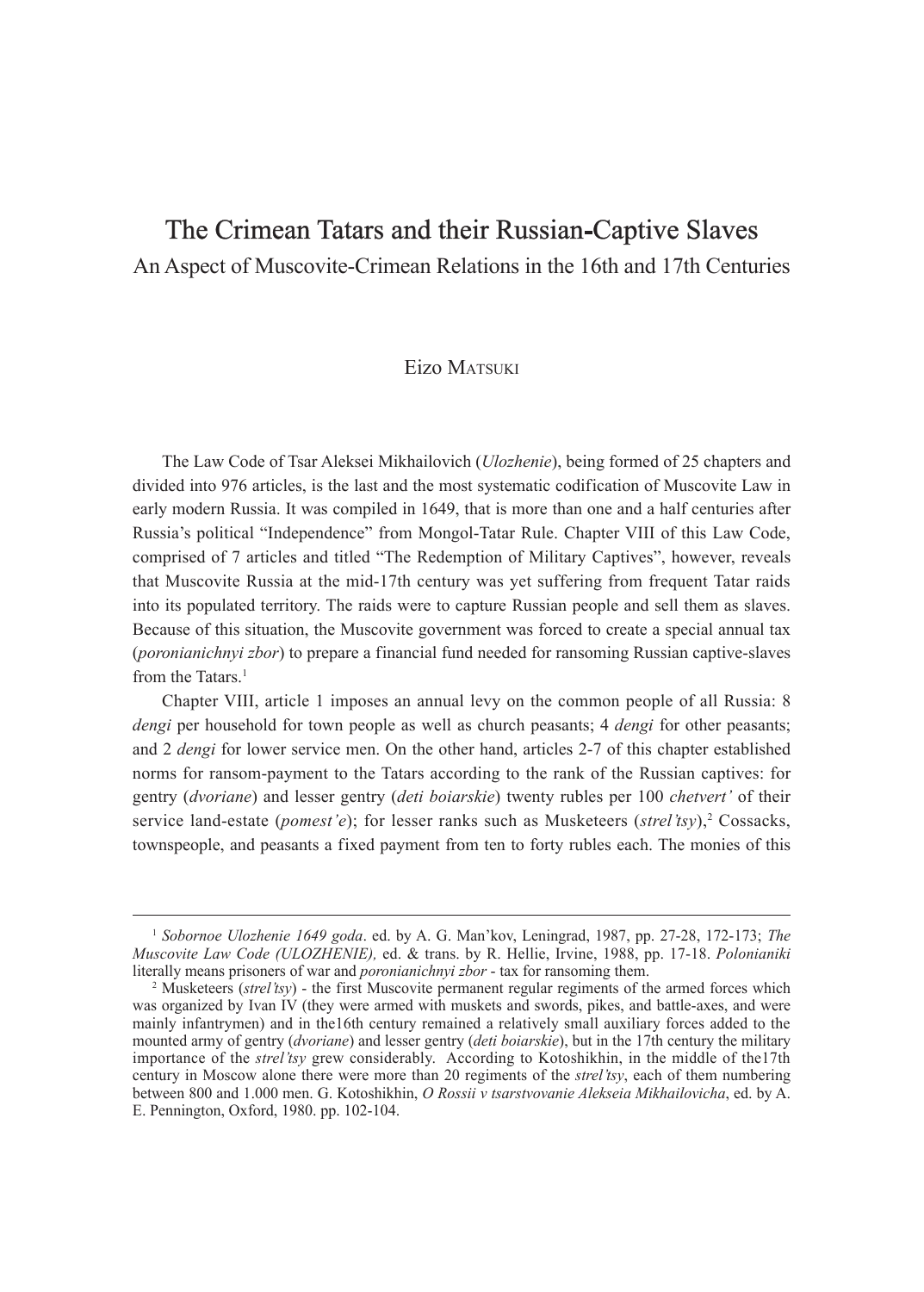special tax were annually collected by the Foreign Affairs Chancellery (*Posol'skii Prikaz*),<sup>3</sup> and were partly handed over to the Russian envoys to the Crimean Khanate, the Ottoman Empire and other countries. Payments were made to find Russian captive-slaves and to ransom them from the hands of Crimean, Turk or other slave-traders, and were partly paid to the Crimean and Ottoman envoys or Greek merchants who brought along a number of captive-slaves to Moscow so as to get their ransom monies.

What do these facts mean? They indicate, first of all, that in spite of political independence from the Kipchak Khanate's rule in the second half of the 15th century, Muscovite Russia for a long time after that, and even till the mid-17th century, was not yet freed from the constant attacks by the people of a successor-state of the Kipchak Khanate: the Crimean Khanate, which was created in the mid-fifteen century in the Crimean Peninsula and on the northern shore of the Black Sea.<sup>4</sup> The Russian population on the southern border with the Crimean Tatars was continuously exposed to the dangers of Crimean raider bands, which were usually formed to attack Russian permanent settlements, capture people and sell them to slave-traders, or to give them back to Russia for ransom monies.

The problem of the captive-slaves taken by the Tatar raiders and the ransoming of them by Russia was always one of the diplomatic themes acted out between the Crimea and Russia throughout the period from the beginning of the 16th century to the end of the 17th century.<sup>5</sup> In any case, Muscovite Russia at mid-17th century had not yet the power to compel the Crimean Tatars to stop their repetitious invasions. Neither militarily nor diplomatically was this possible, which evidences the fact that the government was obliged to legislate a special tax for ransoming Russian captives in the most systematical Law Code of 1649. For the Muscovite government there was no choice but to get them back by paying ransoms from the Tsar's treasury, the financial fund of the Muscovite state.

But when did the ransoming by the state treasury begin in Muscovy?

<sup>&</sup>lt;sup>3</sup> *Posol'skii Prikaz* (in English: Ambassadorial Chancellery or Foreign Affairs Chancellery) was the central governmental institution in Muscovy from the 16th to the early 18th century that was responsible for administering the relations between the Moscovite government and foreign powers. Regarding the history of *Posol'skii prikaz* and its functions, see: S.A. Belokurov, *O posol'skom prikaze*, Moscow, 1906; S.K. Bogoiavlenskii, *Prikaznye sud'i XVII v*., Moscow-Leningrad, 1946. The *Posl'skii prikaz* also conducted negotiations and arranged the ransom of Russian prisoners in other lands, gathering for this purpose the redemption tax (*Polonianichnyi zbor*). See Article 1 of chapter VIII.

<sup>4</sup> For a brief history of the emergence and early development of the Crimean Khanate, see: A.M. Nekrasov, Vozniknovenie i evoliutsiia Krymskogo gosudarstva v XV-XVI vekakh. *Otechestvennaia istoriia*, 1999, No.2, pp. 48-58. See also: V.D. Smirnov, *Krymskoe khanstvo pod verkhovenstvom Ottomanskoi Porty do nachala XVIII stoletiia*. St. Petersburg, 1887; A. Fisher, *The Crimean Tatars*. Stanford, 1978.

<sup>&</sup>lt;sup>5</sup> The most comprehensive and reliable works on diplomatic relations between the Muscovite government and the Crimean Khanate are: A.L. Khoroshkevich, *Rus' i Krym. Ot soiuza k protivostoianiiu*. Moscow, 2001; A. A. Novosel'skii, *Bor'ba moskovskogo gosudarstva s Tatarami v pervoi polovine XVII veka*. Moscow-Leningrad, 1948.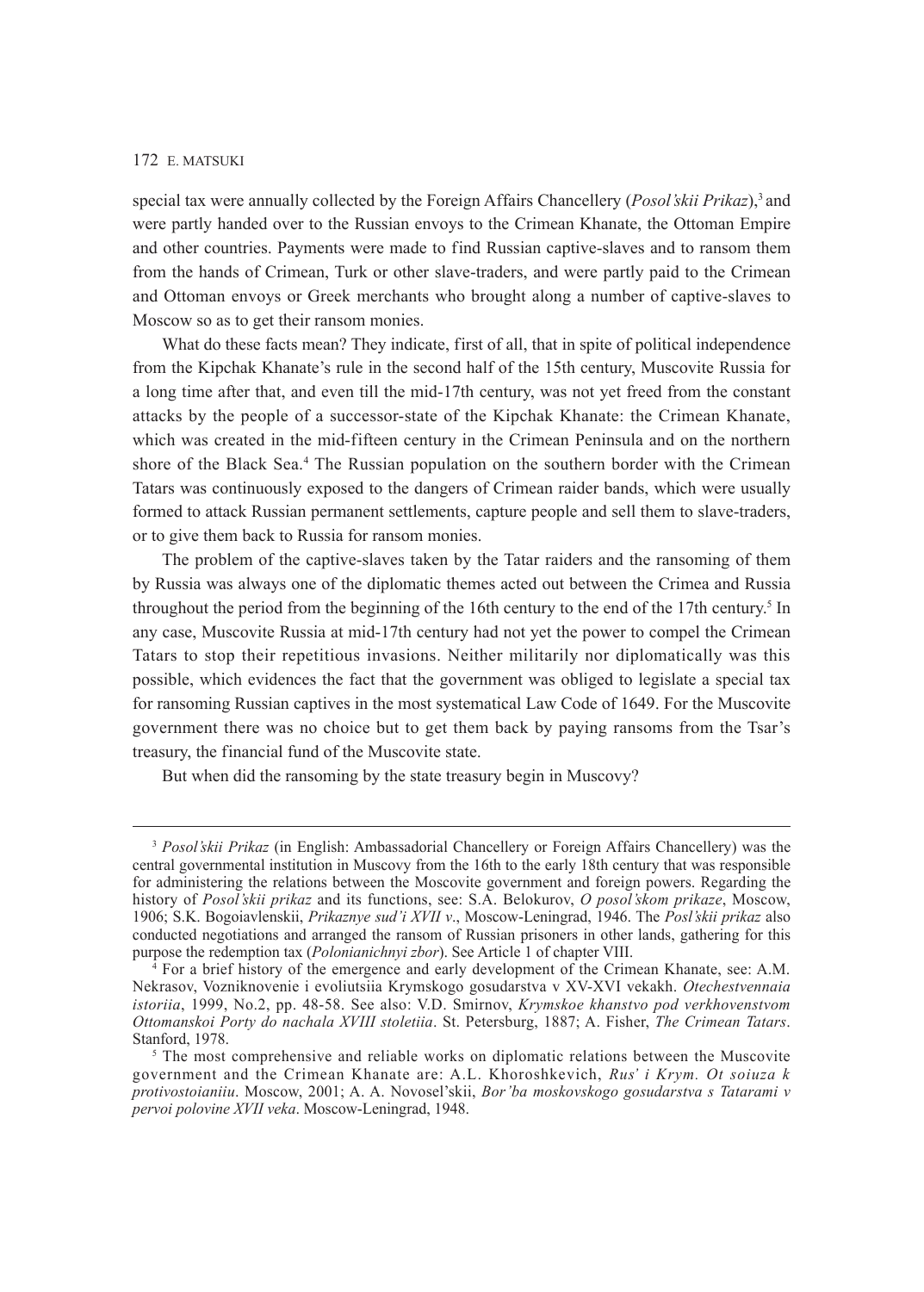During the reign of Mengli-Giray Khan  $(1466-1514)$ , who accepted in 1475 the suzerainty of the Ottomans (Mehmed II) in the Crimea and so became the real founder of the Giray dynasty (1440s-1783) of the Crimean Khanate, the human plunder taken during his campaigns began to be brought to Kaffa and sold to slave-merchants for a great profit, and this seems to set the stage for the slave-trade to become one of the most important and most profitable economic sections in this khanate. But the political alliance (1480) between Ivan III (1462-1505) and Mengli-Giray, which continued throughout the reign of Ivan III, against both Lithuania (Casmir) and the remaining Kipchak Khan (Ahmad) prevented the Crimean raiders to attack Russian territory at will.

The main value of this alliance for Mengli-Giray was Moscow's cooperation against the Kipchak Khanate. But when the Kipchak Khanate disappeared at the beginning of 16th century, Mengli-Giray was less interested in the Moscow alliance. He turned his attention northward, broke the alliance with Muscovy (in the reign of Vasili III :1505-1533) and went over to the Lithuanian side. He made an alliance with Lithuania (the Polish Jagellonian monarchy) in 1512. From this time on, the Crimean Tatars shifted the main direction of their slave raids to the border provinces of the Muscovite state, refraining from looting the Ukrainian lands controlled by the Lithuanian Principality. Since this time, the Crimean looting activity in the Muscovite territory intensified and began the protracted struggle between Russia and the Crimean Khanate.7 The devastating raids of Crimean Tatars into the southern borderlands of Muscovite Russia did not decrease until the end of the 17th century.

But the Muscovite government did not always defray ransom money from the state treasury in the first half of the 16th century. According to S. O. Shmidt, in the 1540s a close relative of the Russian captives, usually forming a group of several decades, and with the permission of the government, went to Crimea with a merchant caravan or a Russian diplomatic mission, and searched there for his family member and bought him back at his own expenses.<sup>8</sup> Of course, there were also cases where the Tatar envoys, Greeks or Turk merchants brought with them Russian captive-slaves to Moscow, and their relatives ransomed them with their own money as well.

Ransoming captives from the Tatars, however, became a serious problem in mid-sixteenth-century Muscovy, because not only the Crimean Tatars but also the Kazan Khanate took many Russian captives at that time. A.A. Zimin estimates that there were more

<sup>6</sup> For Mengli-Gilei's career and his political role in the history of Crimean Khanate, see: V.D. Smirnov, *op.cit*., pp. 209-390; K.V. Bazilevich, *Vneshniaia politika russkogo tsentralizovannogo gosudarstva. Vtoraia polovina XV veka*, Moscow, 1952, pp. 102-220; A. Fisher, *The Crimean Tatar*, pp. 8-16; See also: A.V. Vinogradov, Krymskie khany v XVI veke. *Otechestvennaia istoriia*, 1999, No.2, pp. 58-60.

<sup>7</sup> G. Vernadsky, *Russia at the Dawn of the Modern Age*. New Haven, 1959, pp. 67-92, 152-153; A.L. Khoroshkevich, *Rus' i Krym,* pp. 124-196. 8

S. O. Shmidt, Russkie polonianiki v Krymu i sistema ikh vykupa v seredine XVI v., *Voprosy sotsial'noekonomicheskoi istorii i istochnikovedeniia perioda feodalizma v Rossii.* Moscow, 1961, pp. 30-34.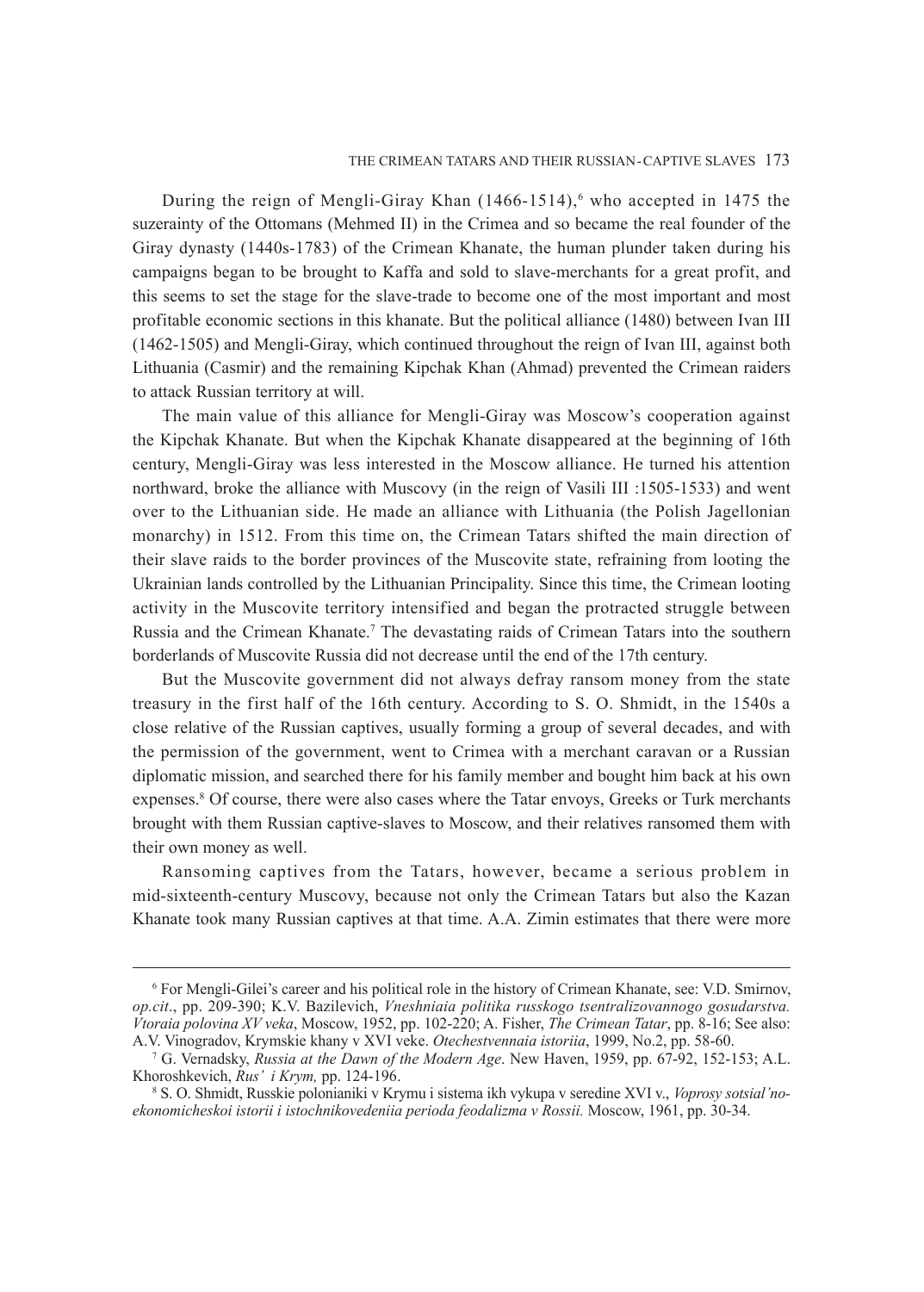than 100,000 Russian captives in the Kazan Khanate alone in 1551,<sup>9</sup> although the latter was to be conquered by Ivan IV in 1553. Wealthy captives might pay their own ransom, but the poor majority could not. The government of Ivan IV, therefore, presented to the Moscow Church Council of 1551 the problem of ransom of captives by the Tatars. Ivan IV questioned the Council on, how the ransom money for Russian captives was to be raised. Obviously his "question" had the implication that the Church should help defray the expenses. It is as follows:

《On captives. Great care must be taken about this problem. Captives, including boyars, boyars' wives, and all ranks of people, are brought here [to Moscow] from the Tatar Hordes to take their ransom. But some of them are in debt and without service land-estates, have no means by which to ransom themselves, and no one who pays ransom for them. These captives, men and women, are conveyed back to the land of the infidels, and there they are abused with all kinds of filthy sacrileges. Concerning this, the council should decree how ransom money is to be made for them, instead of letting them go back to the infidels….》<sup>10</sup>

 In the form of a "question" the government of Ivan IV indicated the Church's responsibility toward this problem and indirectly requested expenses for the Russian captives. In fact, when the Crimean Tatars brought a number of Russian captives to Moscow and demanded ransom for them in 1535, the government asked Makarii, then the archbishop of Novgorod, to contribute seven hundred rubles to the cause, and he quickly delivered the sum, having gathered most of it from the monasteries of his eparchy.<sup>11</sup>

 The Church council of 1551, however, clearly refused to acknowledge the Church's responsibility in this matter. The decision of the 1551 council (the *Stoglav*) called the ransom obligation a "public", not a church, responsibility, and requested that that all captives should be first ransomed from the state treasury, and then the expenses needed for that should be allocated as a tax to the various holdings in the Muscovite state:

《Those captives who are ransomed by the tsar's envoys at the Hordes, in Constantinople, in the Crimea, in Kazan, in Astrakhan, or in Kaffa, or who ransom themselves, all these captives shall be ransomed from the tsar's treasury. Whatever amount is dispersed each year from the tsar's treasury for the ransom of captives, this amount shall be assessed against tax units of arable land equally, for such ransoming constitutes public charity (*obshchaia milostynia*).》<sup>12</sup>

<sup>9</sup> A. A. Zimin, *Reformy Ivana Groznogo: Ocherki sotsial'no-ekonomicheskoi i politicheskkoi istorii Rossii serediny XVI v*. Moscow, 1960, p. 381.

<sup>10</sup> *Zakonodatel'stvo perioda obrazovaniia i ukrepleniia Russkogo tsentralizovannogo gosudarstva*. vol.2, ed. by A. D. Gorskii, M., 1985, pp. 270, 420.

<sup>11</sup> *PSRL*. vol. VI, St. Petersburg, 1853, p. 294. See also: S.M. Solov'ev, *Istoriia rossii s drevneishikh* 

<sup>&</sup>lt;sup>12</sup> Zakonodatel'stvo perioda obrazovaniia i ukrepleniia Russkogo tsentralizovannogo gosudarstva. vol.2, pp. 350, 481-484. Regarding the *Stoglav* as a whole, see: pp. 242-252; *Le Stoglav, ou les Cent Chaptiers*, ed. by E. Duchesne, Paris, 1920; J. Kollman, *The Moscow Stoglav ("Hundred Chapters")*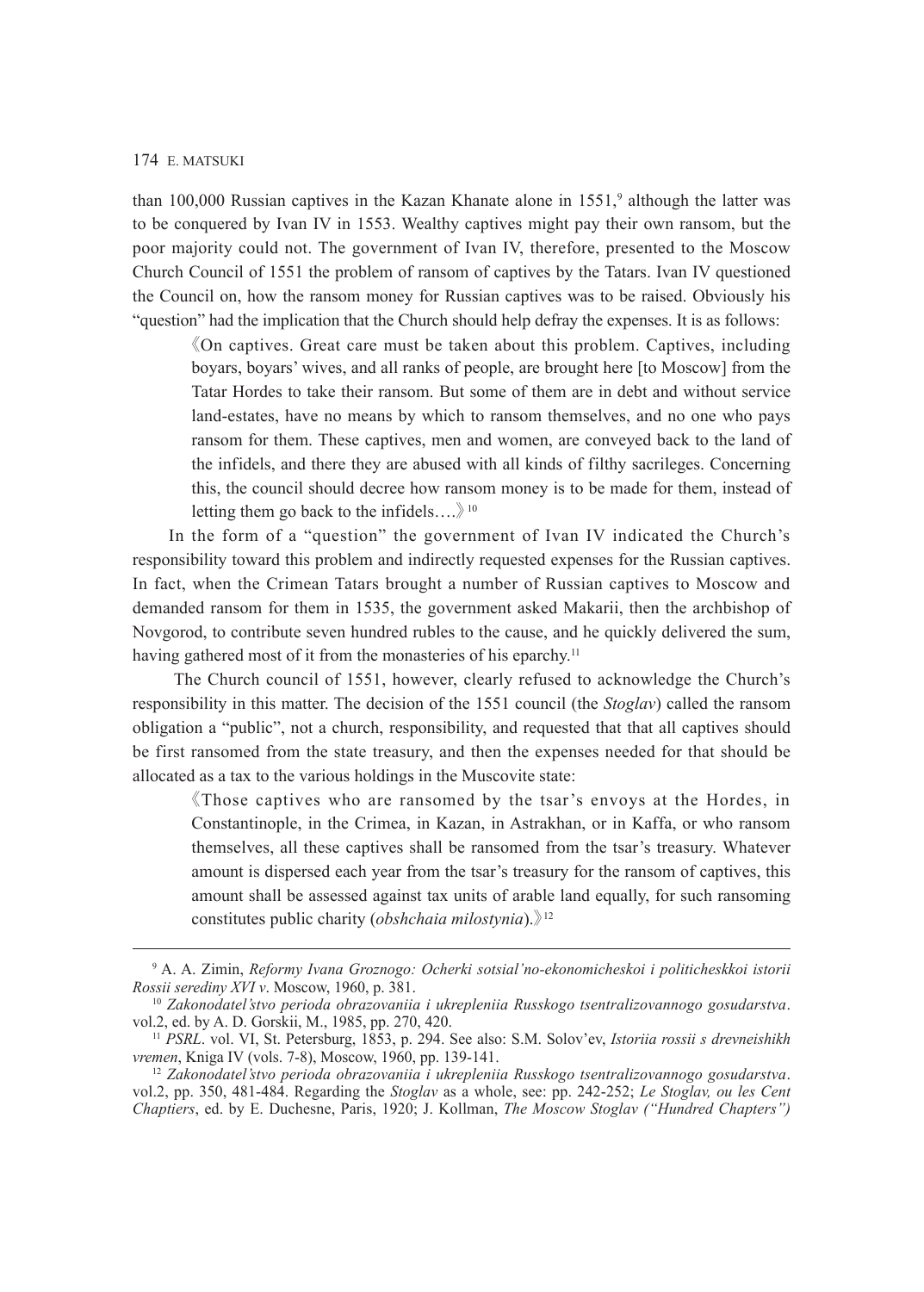The ransom tax that actually came into being after the Stoglav Council of 1551 was called "captive money"(*polonianichnye den'gi*), and was collected annually or more often from the inhabitants of secular and church land alike. It was known, for example, that the ransom tax was collected in the years 1552, 1577 and 1581, but the size of it is difficult to estimate, because of the scarcity of information.13 In any case, this tax (captive money) lasted for a century until the mid-17th century, when the *Ulozhenie* of 1649 created a more regulated tax system for ransoming Russian captives (*polonianichnyi zbor*).

\* \* \* \* \*

The Black Sea and the Crimea occupied an important place as a major slave supplier for the Mediterranean World as is described in the earliest of recorded history until early modern times. In the Middle Ages, with the establishment of Italian trading colonies in the Crimea after the Fourth Crusade of 1204 and the incorporation of the northern shores of the Black Sea into the Mongol Empire (the Kipchak Khanate) by the mid-13th century, slave trade in this area became remarkably active. In the 14th and 15th centuries Kaffa (Caffa), a Genoese colony in the Crimea, and Tana, a Venetian one on the Azov Sea, were the most flourishing slave-markets, and the most active slave-export ports from the Black Sea.<sup>14</sup>

During these centuries, a massive number of the Tatars, Circassians, and Russians were transported as slaves to the Byzantine Empire, Italy, France, Spain, and Egypt by the Genoese, Venetian and Islamic slave-traders. Slave transportation from the Black Sea by Italians had a great influence on the history of the Mediterranean world in the Middle Ages. For example, without their activity the Mameluke Dynasty doubtlessly could neither have emerged nor existed in the history of Egypt at this period.

On the slave trading by the Italians and its importance in the East and Central Mediterranean world in these centuries we can get much information from the studies of C. Verlinden, a Belgian historian, who examined all of the extant records of sale and deeds, including notarial documents of Genoa and Venetia, in European archives.15

Only in the second half of 15th century, especially after the time when the Ottomans conquered the Byzantine Empire in 1453, expelling the Italians from the Black Sea and establishing their control over the Crimean Tatars in 1475, the traditional slave trade which had been held by the Italians was transferred to the hands of Islamic merchants. Although Muslim

*Church Council of 1551*. vols.1-2 (unpublished Ph. D. dissertation), The University of Michigan, 1978.

<sup>&</sup>lt;sup>13</sup> This tax (captive money) collected in one locality in 1581 was 1.19 rubles per *sokha* (a measure of arable land serving as the basic unit of taxation in Muscovy), and the following year it was 0.18 ruble per *sokha*. See: *Akty iuridicheskie, ili sobranie form starinnago deloproizvodstva.* St. Petersburg, 1938, no. 211, p. 224.

<sup>14</sup> P.P. Mel'gunov, Ital'ianskie kuptsy i Iugo-Vostochnaia torgovlia v XIV-XV vv., *Ocherki po istorii russkoi torgovli IX-XVIII vv*., Moscow, 1905, pp. 126-162; E. Ch. Skrzhinskaia, Istoriia Tany, *Barbaro i Kontarini o Rossii. K istorii ittalo-russkikh sviazi v XV v.,* Leningrad, 1971, pp. 29-64.

<sup>15</sup> C. Verlinden, *L'Esclavage dans l'Europe médiévale, vol.2, Italie, Colonies italiennes du Levant, Levant latain, Empire byzantin*. Gent, 1977. See also: C. Verlinden, Medieval Slavers, *Economy, Society*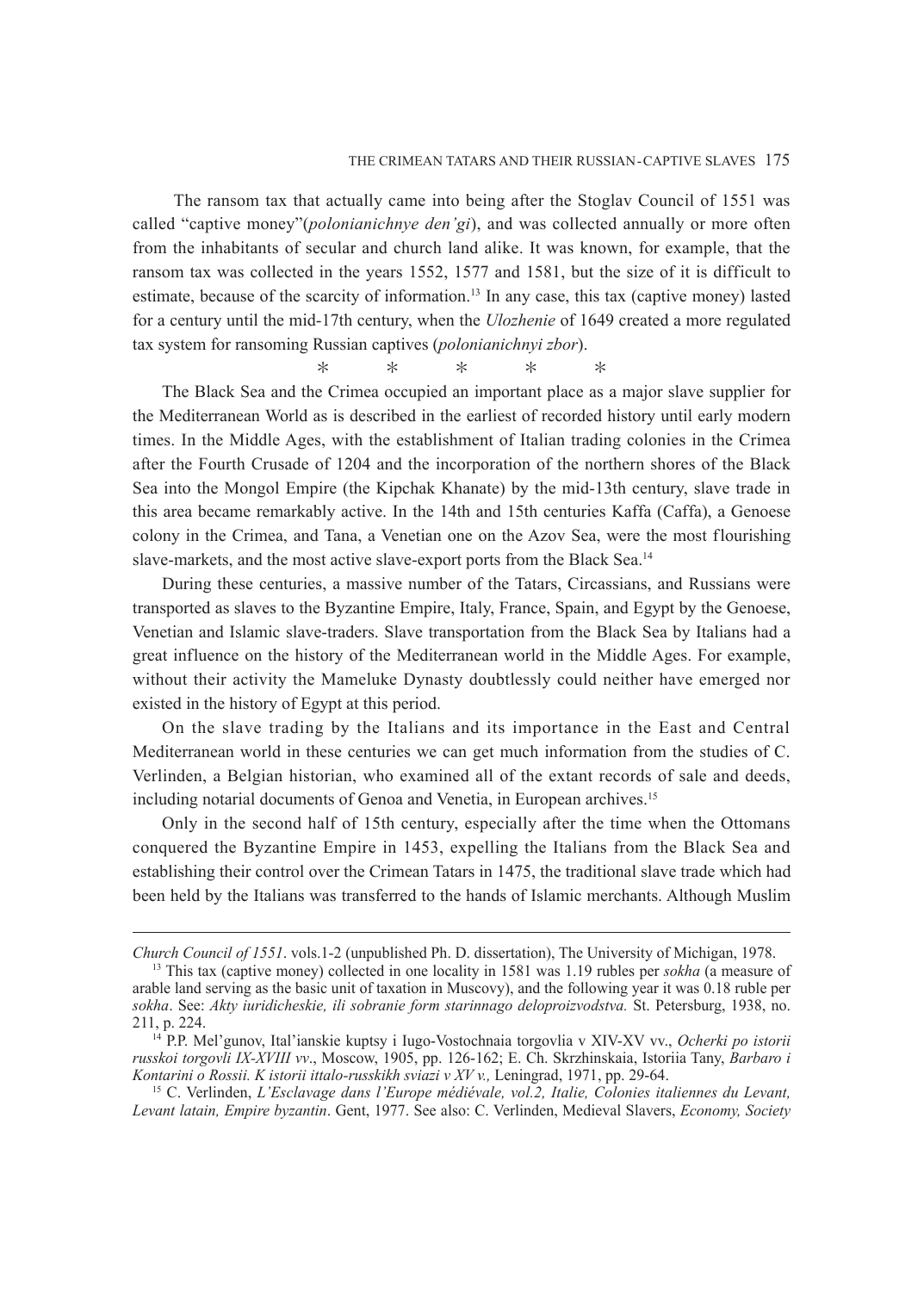merchants replaced the Italians as the major slave traders in the Black Sea, slave trade itself in the area kept on flourishing after  $1475$  as well.<sup>16</sup>

Only the slave source noticeably changed after that time. While the Italians controlled the markets in the Black Sea, they were not slave hunters, but, as a rule, slave buyers from the surrounding lands, such as those of the Tatars, Circassians and the Russians and others. Since the time when the Ottomans and the Crimean Tatars had dominated the area, the latter's military campaigns and raids for captives became a major source of slaves. Although the Crimean Tatars had been acquainted with agriculture and an urban way of life by the 16th century, they retained their traditional nomadic skills and abilities to move quickly and quietly across the steppe, had an open hostility toward the Christian population, and were inherently disdainful of peasants. From the beginning of the 16th century until the end of 17th century the Crimean Tatar raider bands made almost annual forays into agricultural Slavic lands searching for captives to sell as slaves.<sup>17</sup>

As many scholars recognize the slave trade was the most important basis for the Crimean Tatar economy in the 16th and 17th centuries. During these centuries, the Crimean Khanate remained the main supplier of Slavic slaves, almost all of which were captured in southern Poland or Muscovite Russia, and brought back to the Crimea by their raiders. Most of their raids seemed neither to have had any military purpose, nor politico-territorial ambitions. The taking of captives and the selling them as slaves for the Crimean Tatars was purely an "economic" activity. R. Hellie refers to the Crimean Tatar's raiding activities as their "industry": "Slave raiding into Muscovy reached crisis proportions after 1475, when the Ottomans took over the Black Sea slave trade from the Genoese and the Crimean began slave raiding as a major industry, especially between 1514 and 1654."18

The sale of slaves brought great profit to the Crimean raiders, because they were in great demand from the Ottoman Empire. For the Ottomans, the Crimean Tatars served not only as military reinforcements in their European policies, but also as suppliers of human resources. As H. Inalcik points out in his paper mentioned above, a constant influx of human labor (slaves) as military men, craftsmen and domestic laborers, was indispensable for the society of the Ottoman Empire.19 Above all in the 16th century, demand for slave labor was remarkably large, because its growing imperial structure needed ever more officials, and each of them was an eager buyer for his entourage.

*and Government in Medieval Italy*, ed. by D. Herlihy Kent, 1969, pp. 1-14.

<sup>16</sup> A. Fisher, Muscovy and the Black Sea Slave Trade, *Canadian-American Slavic Studies*, VI, 4 (1972), pp. 577-578.

<sup>17</sup> A. Fisher, *Ibid*.; H. Inalcik, Service Labor in the Ottoman Empire, *The Mutual Effects of the Islamic and Judeo-Christian Worlds. The East European Patterns*, ed. by A. Fisher et al., Brooklin, 1979, pp. 38-39. See also: A. A. Novosel'skii, *op.cit.,* pp. 434-436.

<sup>18</sup> H. Inarcik, *op.cit*., p.38; A. Fisher, *The Crimean Tatar.*, pp. 26-28; A. L. Khoroshkevich, *Rus' i Krym*, p. 210; R. Hellie, *Slavery in Russia. 1450-1725*. Chicago & London, 1982, p. 23.

<sup>19</sup> See: H. Inarcik, *op.cit*., pp. 25-52.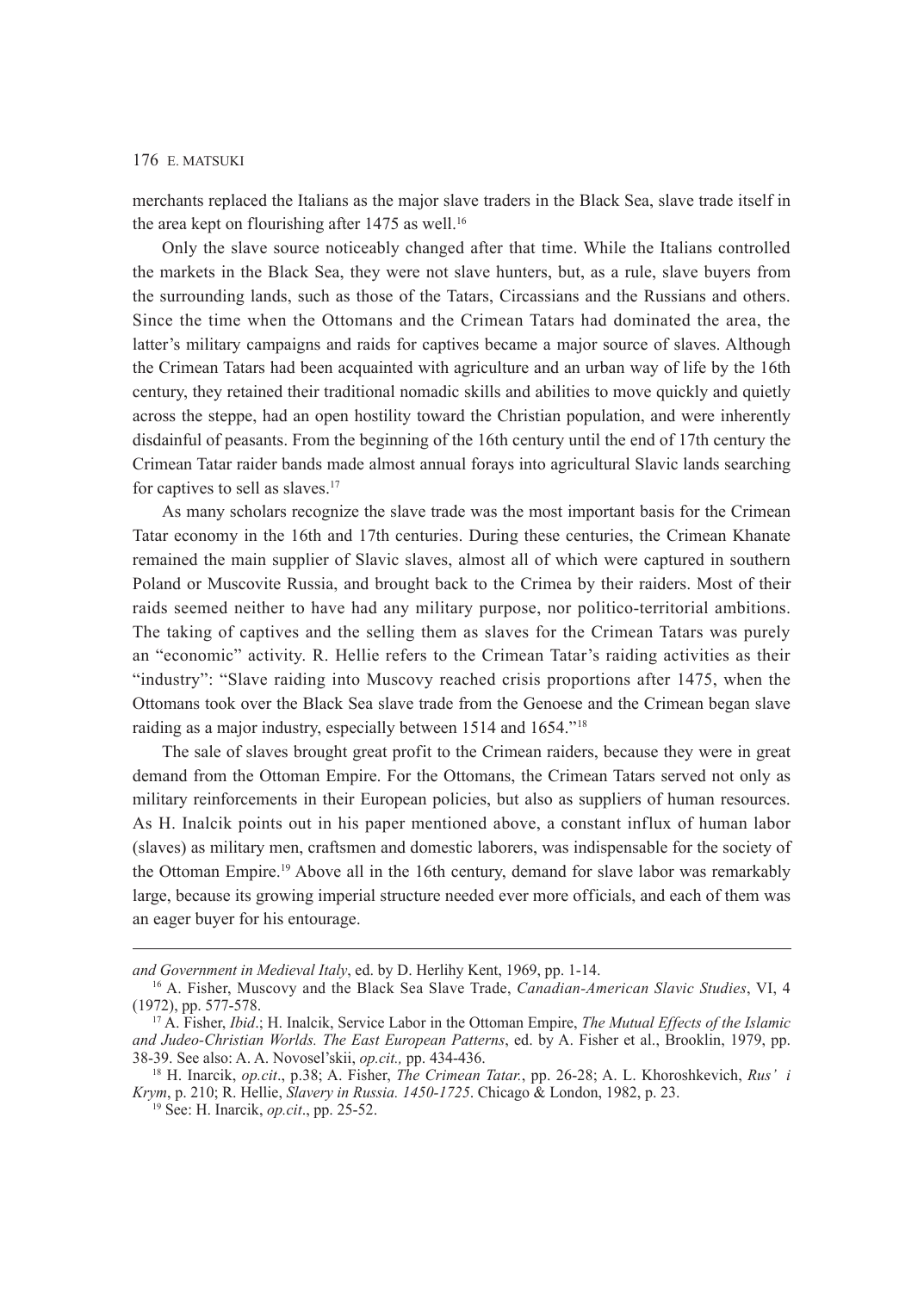The imperial navy also needed a great number of slaves, since the Ottomans used slave labor on their galleys, following the old Mediterranean tradition. In fact, the largest number of the slaves shipped from the Black Sea to Istanbul, was purchased by the Ottoman government for their galleys. In 1576 the Ottomans navy staffed twenty galleys with Slavic slaves, purchased 6000 slaves in 1579, and 4000 in 1590 as well. In the 17th century the situation had not essentially changed. J. Krizhanich, the Croatian friar who traveled and observed the Ottoman Empire and went to Muscovy in the17th century, wrote that almost only Russian slaves were used on the Ottoman galleys. In addition, since the mortality rate of slaves on galleys was high, the continuous supply of new slaves from abroad was indispensable to the Ottoman government.20

It is almost impossible to estimate the total number of Russian slave-captives seized by the Crimean Tatars, since the extant sources are not only incomplete, but also inaccurate. In the paper mentioned above, A. Fisher discussed the number of Eastern Slaves captured by the Crimean Tatars and sold into the international slave trade from 1468 to 1794, but he could not arrive at a total number. In the 220 years from 1468 to 1794, he also enumerates about sixty occasions where the Tatars raided either southern Poland or Muscovite Russia and returned to the Crimea with a large number of captives. (The largest was 400,000 captives in1676). However, as he himself suggests in the same paper, the most frequent and the most usual raider bands were small ones and captured less than 30 persons at a time.<sup>21</sup>

B. Baranowski, a Polish historian, states that Poland lost one million of its population in all the years combined from 1494 to 1694. On the other hand, A. A. Novosel'skii, a Soviet historian, estimates in his book that the Russian people captured by the Tatars in the 40 years in the first half of 17th century were about  $200,000<sup>22</sup>$  In any case, it is very difficult to get a reliable figure for the number of Russians that had been seized by the Crimean Tatars and sold into slavery in these centuries.

\* \* \* \* \*

Let us now pay attention to the destiny of Russians seized by the Crimean Tatars. The captured people usually were forced to make a long march on foot and in chains to the Crimea, and many of them died on the way. Fearing military attempts to get back the captives by the Russian army or by Cossack parties, the Tatar raiding bands hurried on their way to the Crimea, and ill or wounded captives were usually killed.

S. Herberstein, an ambassador from the Emperor of Germany to Muscovy in the first half of 16th century, wrote that in 1521 "He [Mohammed Giray: Crimian Khan 1515-23] took with him from Muscovy so great a multitude of captives as would scarcely be considered credible; they say the number exceeded eight hundred thousand, part of whom he sold in Kaffa to the

<sup>20</sup> A. Fisher, Muscovy and the Black Sea Slave Trade, pp. 585-586.

<sup>21</sup> *Ibid*., pp. 579-582.

<sup>22</sup> B. Baranowski, *Chlop polski w walce z tatarami*. Warsaw, 1952, pp. 49-55; A. A. Novosel'skii, *op.cit*., pp. 434-436.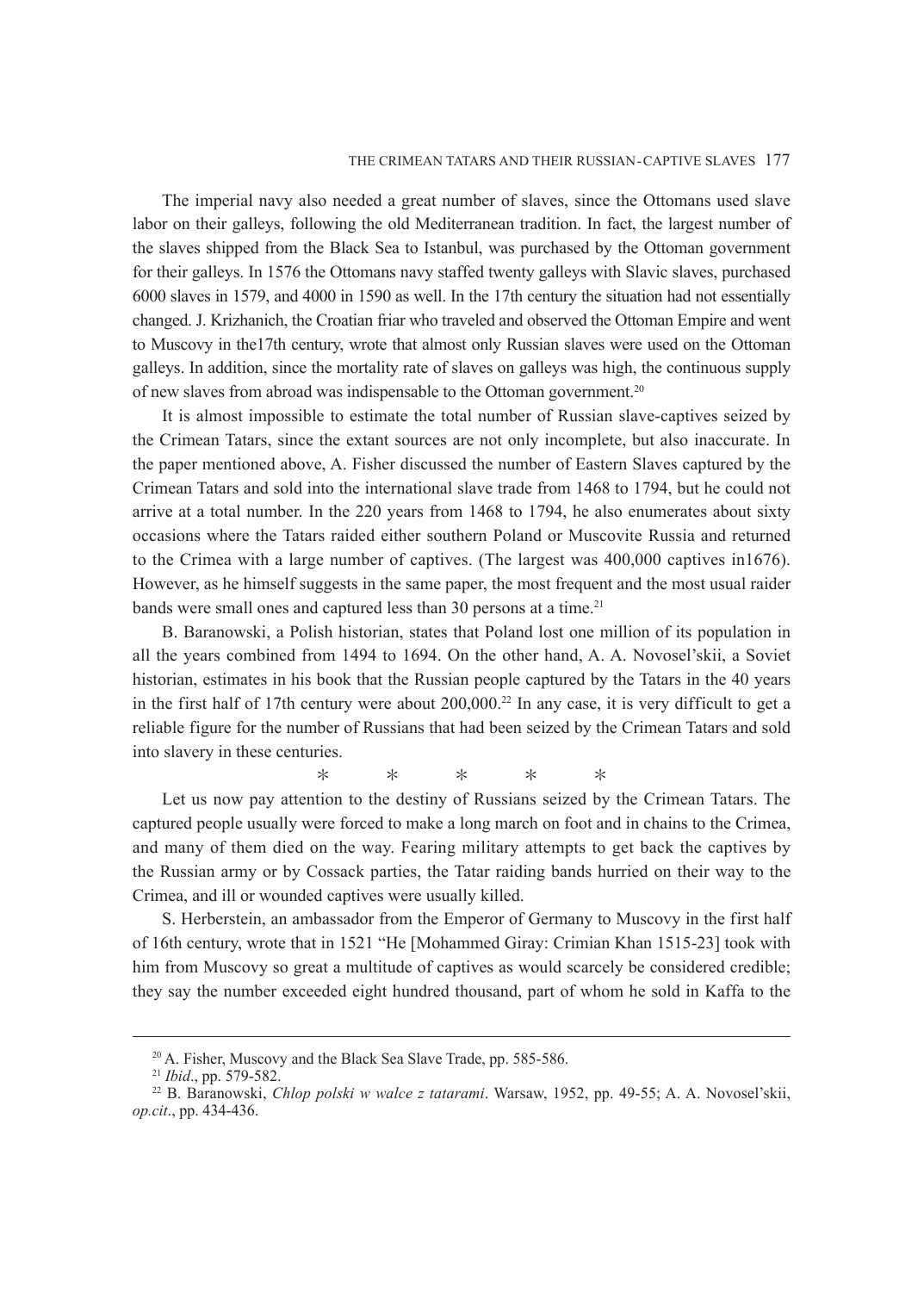Turks, and part he slew. The old and infirmed men, who will not fetch much at a sale, are given up to the Tatar youths, either to be stoned, or to be thrown into the sea, or to be killed by any sort of death they might please." <sup>23</sup>

The Crimean raiders have to hand over ten percent of their human booty to the government as a kind of custom tax at the frontier of the Crimean Khanate. Most captives were usually driven to Kaffa, the largest slave market of the Crimea under the direct administration of the Ottoman Empire, and were sold there to the slave merchants of Greek, Jewish, Armenian and Muslim origin.24 These merchants bought in bulk Slavic captives from the Crimean raiders, and classified them into many categories according to their sex, age, ability or skill, and then sold them individually to local buyers, or again in large numbers to slave-traders in order to export them to the Ottoman Empire or to Iran.

In the 1570s close to 20,000 slaves a year were being sold in Kaffa, and according to Beauplan, a French officer who served in Poland and visited Kaffa in the mid-17th century, there were nearly 30,000 slaves to be sold in 1648. He described Kaffa as follows: "In the city there are not many Tatars, there live chiefly Christians who keep in their hands many slaves which have been purchased from the Tatars, who had plundered and seized them in Poland or in Muscovy. This city has twelve Greek churches, thirty-two Armenian churches, and a Catholic church; St. Peter's. In the city there are probably five or six thousand households, but we find here over 30,000 slaves."<sup>25</sup>

Nearly seventy percent of the slaves sold in Kaffa were driven onto ships and dispatched to Istanbul. A voyage of ten days brought them to the capital of the Ottoman Empire. When they arrived, the Ottoman officials first examined the new "cargos" and chose the best slaves: the most beautiful women for the sultan's harem, the most handsome and the strongest men for his palace service. The remaining ones were purchased either by the government for navy, or by the slave merchants of Istanbul, all of whom were of Jewish origin and who were organized into a guild. Buyers of slaves came to here from all parts of the Empire, Egypt, Anatolia, Western Europe, Africa and Iran.<sup>26</sup>

Not only the government but also individual nobles and officials purchased Slavic slaves as their suite and for use in domestic tasks. Some Slavic slaves converted to Islam and rose to a high position within the Ottoman government, but they are few and the exception. As mentioned above, the largest number of the Russian slaves were purchased by the government

<sup>23</sup> Sigizmund Gerbershtein, *Zapiski o Moskovii*, ed. by A. L. Khoroshkevich et al., Moscow, 1985, p. 175; Sigismund von Herberstein, *Notes Upon Russia*, London (The Hakluyt Society), vol. II, 1852, p. 65. Regarding Mohammed Giray, see: V. E. Syroechkovskii, Mukhammed-Gerai i ego vassaly, *Uch.zap. MGU*, vol. 61, 1940; A.L. Khoroshkevich, *Rus' i Krym,* pp. 162-196.

<sup>&</sup>lt;sup>24</sup> A.L. Khoroshkevich, *Rus' i Krym*, pp. 211-212. For ethnic makeup of slave merchants in Kaffa, see the place quoted from Beauplan below.

<sup>25</sup> R. Hellie, *Slavery in Russia,* p. 23; Giiom Levasser de Boplan, *Opisanie Ukrainy*, ed. by A. L. Khoroshkevich et al, Moscow, 2004, pp. 208-209.

<sup>26</sup> A. Fisher, Muscovy and the Black Sea Slave Trade, p.584. Cf. A.L. Khoroshkevich, *Rus' i Krym*, p.212.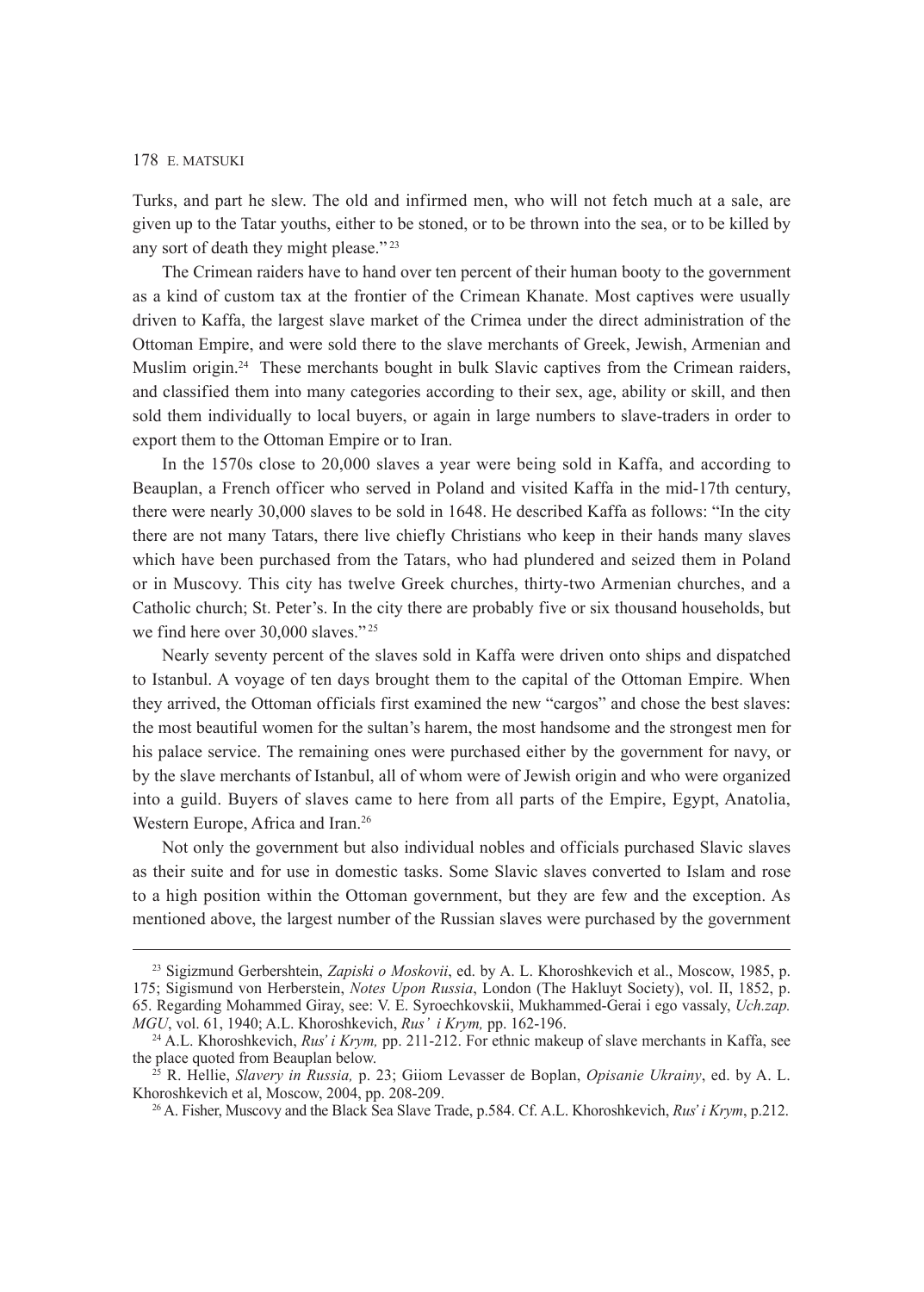and used as galley slaves.

There was only one advantage for the galley slaves and that was a greater possibility for escape. A Cossack captured by the Tatars served on a galley of the Kaffa Bey for seven years, but was fortunately freed by a Cossack raid. He later testified that 260 Russian slaves were serving on his galley. The famous leader of a rebellion during the Time of Troubles, Ivan Bolotnikov, before being a rebel, was also taken prisoner by the Crimean Tatars and was sold into slavery in the Ottoman Empire, where he served as a galley slave for some years. But when a German ship captured his galley, Bolotnikov was freed and went to Venice. From Venice he made his way to Russia via Poland and later became the leader of the rebellion.<sup>27</sup>

Vasilii Polozov, a lesser gentry (*deti boiarskii*) who served under Governor B. A. Repnin in the second half of 17th century, was also captured by the Crimean Tatars and given as a gift to the Ottoman sultan after one and a half year's stay in the Crimea. In the Ottoman Empire he served sultan for twenty years, but against the sultan's wish he would not give up his Christian faith. Lastly, the sultan ordered his death, but he was saved and sent instead to the galleys. He served as a galley slave for more than nine years. But when his galley was wrecked except he and his friend all crew were drowned. They clung to a beam and were washed ashore. In thanksgiving, Vasilii made a pilgrimage to Jerusalem and other eastern Holy Places, and finally succeeded in getting back to Russia by way of the Circassian lands, Persia and Astrakhan. After arriving in Russia, he submitted a petition (*Chelobitnaia*) reporting his long hardship to Tsar Fedor Alekseevich and requested a post.28 These cases, however, are exceptionally lucky ones. Most of the Russians who had the misfortune to be galley slaves never returned home and ended their life on the warships of the Ottoman Empire.

A number of the Russian captives of the Tatars were kept as slaves in the Crimea, without being sold abroad as merchandise or brought back home for ransom. The Crimean Khanate supplied not only the slaves for military forces but also important materials such as grains, meat and salt to the Ottoman Empire.<sup>29</sup> The khan and many clan leaders received a certain percent of captives from raiders as a "gift" or "custom" and used the women in their harems, and the men in agriculture in their landed estates. Of course slaves also performed domestic work in the towns. Sometimes they were hired out from the Muslim owners to Christian employers.

Mikhalon Litvin (Michael the Lithuanian), who left a vivid picture of the Crimean Tatar based on first-hand observation in the mid-16th century, demonstrates that Kaffa was a big slave-market port city, from where a large number of Slavic slaves were exported to the major

<sup>27</sup> *Vossoedinenie ukrainy s rossiei. Dokumenty i materialy*. 3 vols., ed. by Institut Istorii (AN SSSR), vol. I, pp. 7—72; *Vosstanie Bolotnikova. Dokumenty i materialy.* Moscow, 1959.

<sup>&</sup>lt;sup>28</sup> V. A. Belobrova, Cherty zhanra khozhenii v nekotorykh drevnerusskikh pis'mennykh pamiatnikakh XVII veka. *TODRL*, 27 (1972), pp. 266-269; *Russian Travelers to the Christian East from the Twelfth to* 

<sup>&</sup>lt;sup>29</sup> S. M. Kortepeter, Ottoman Imperial Policy and the Economy of the Black Sea Region in the Sixteenth Century, *Journal of the American Oriental Society*, 86 (1966), pp. 139-166.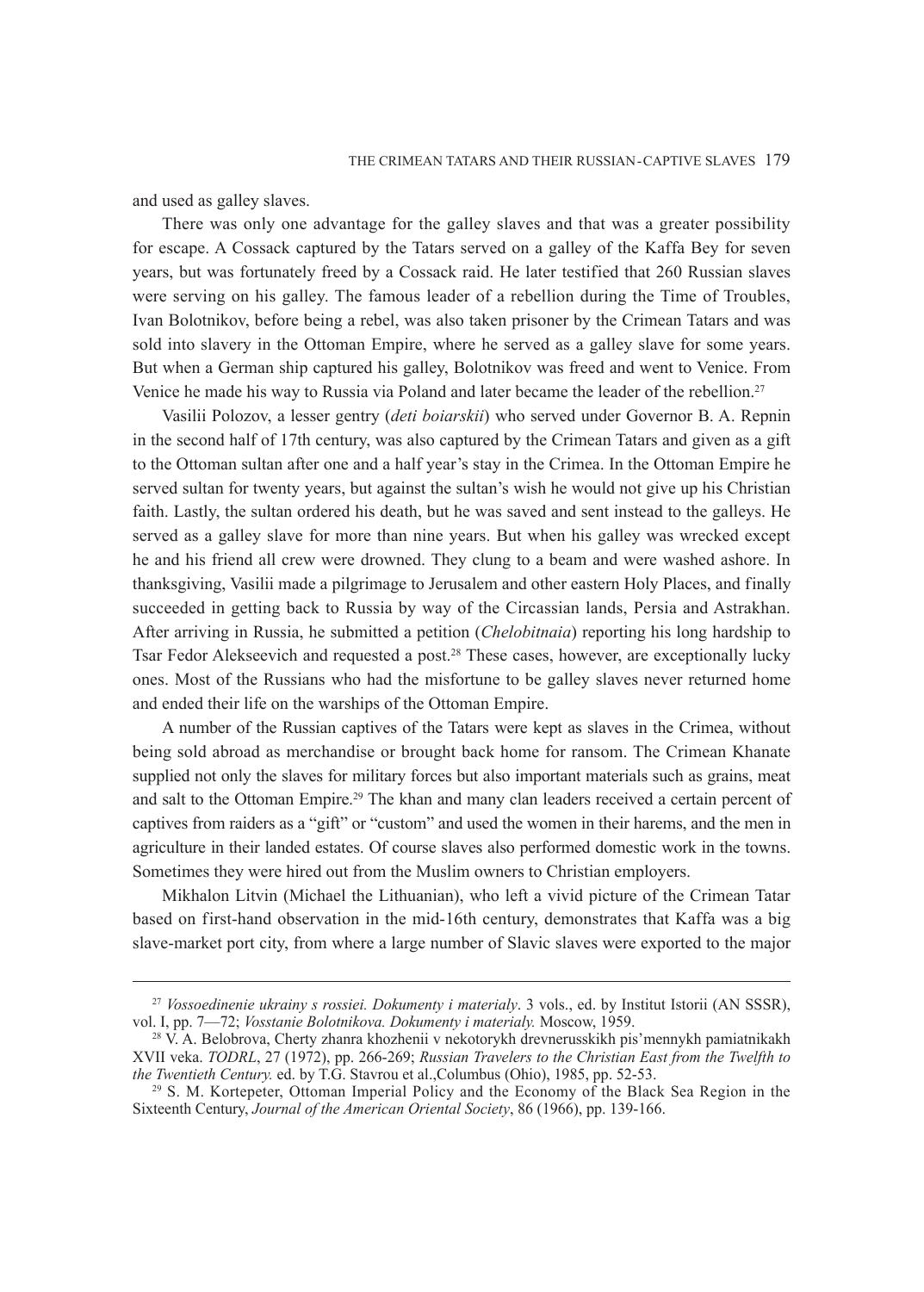slave-mart of Asia Minor, and that the slaves were used to carry out the most burdensome tasks also for the Crimean Tatars themselves. Mikhalon Litvin wrote: "The Crimean Tatars have much more slaves than livestock. Therefore they supply them also to other lands. Many ships loaded with arms, clothes and horses came to them one after another from beyond the Pontus and from Asia, and left always from them with slaves. ……. So these plunderers always are in possession not only of slaves for trade with other people but also have slaves for their own estates and to satisfy at home their cruelty and waywardness. In fact we often find among these unfortunate people very strong men, who, if not castrated, are branded on the forehead or on the cheek, and are tormented by day at work and by night in dungeons." <sup>30</sup>

The fate of Slavic captive-slaves was not bright either in Turkey or in the Crimea.

$$
\ast\qquad \ast\qquad \ast\qquad \ast\qquad \ast
$$

From the second half of 15th century to the end of 17th century, the Muscovite government continued to make all efforts both diplomatically and militarily to stop or prevent the Crimean slave raids into Russia. In spite of their almost constant plundering of Russian lands for material and human booty, the Muscovite state would not break off diplomatic relations with the Crimean Khanate. The Muscovite government sent at least thirty-five of their own embassies to the Crimean Khanate and received twenty-seven Crimean ones to Moscow during the years from 1474 to 1692.<sup>31</sup> Envoys of both countries were continuously and regularly exchanged at the same time when thousands of one government's subjects were being enslaved by the other nation's raiders.

 Moreover, the Muscovite government provided the Crimean envoys and their merchants with a special building (*Krymskii dvor*) to house in Moscow, when most representatives of European countries had not yet their own permanent residence there.<sup>32</sup> The Crimean envoys and merchants often came to Moscow bringing with them a number of Russian captives and stayed at *Krymskii dvor*, because the Muscovite government actively encouraged the visit of Tatar merchants whose purpose was to offer Russian captives for ransom.

The Muscovite state not only tried to purchase with ransom as many of the Russian captives as it could afford, but also offered annually substantial "gifts" (*pominki*) to the Crimean Khans in the hope of avoiding raids. Although the term *pominok* (sing. of *pominki*) is often interpreted as "gift", the meaning of this word, however, was almost "tribute" in the actual diplomatic relations between the two countries.33 The Muscovite government was

<sup>30</sup> Mikhalon Litvin, *O nravakh tatar, litovtsev i moskovitian*, ed. by A.L. Khoroshkevich, Moscow, 1994. pp. 71-72. See also: A.L. Khoroshkevich, *Rus' i Krym,* pp. 208-224.

<sup>31</sup> A. Fisher, *The Crimean Tatar*, p. 40.

<sup>32</sup> G. Kotoshikhin, *op.cit.,* pp. 82-83; E. Matsuki, A diplomatic custom in Muscovy, *Mediterranean World*, XIV, Tokyo, 1995, pp. 17-29.

<sup>&</sup>lt;sup>33</sup> The meaning and role of *pominki* in Muscovite-Crimean relations is the problem that needs a special study. See: A.L. Khoroshkevich, *Rus' i Krym,* pp. 226-271; A.L. Khoroshkevich, Rus' i Krym posle padeniia ordynskogo iga: dinamika tributarnykh otnoshenii, *Otechestvennaia istoriia*, 1999, No.2, pp. 69-79.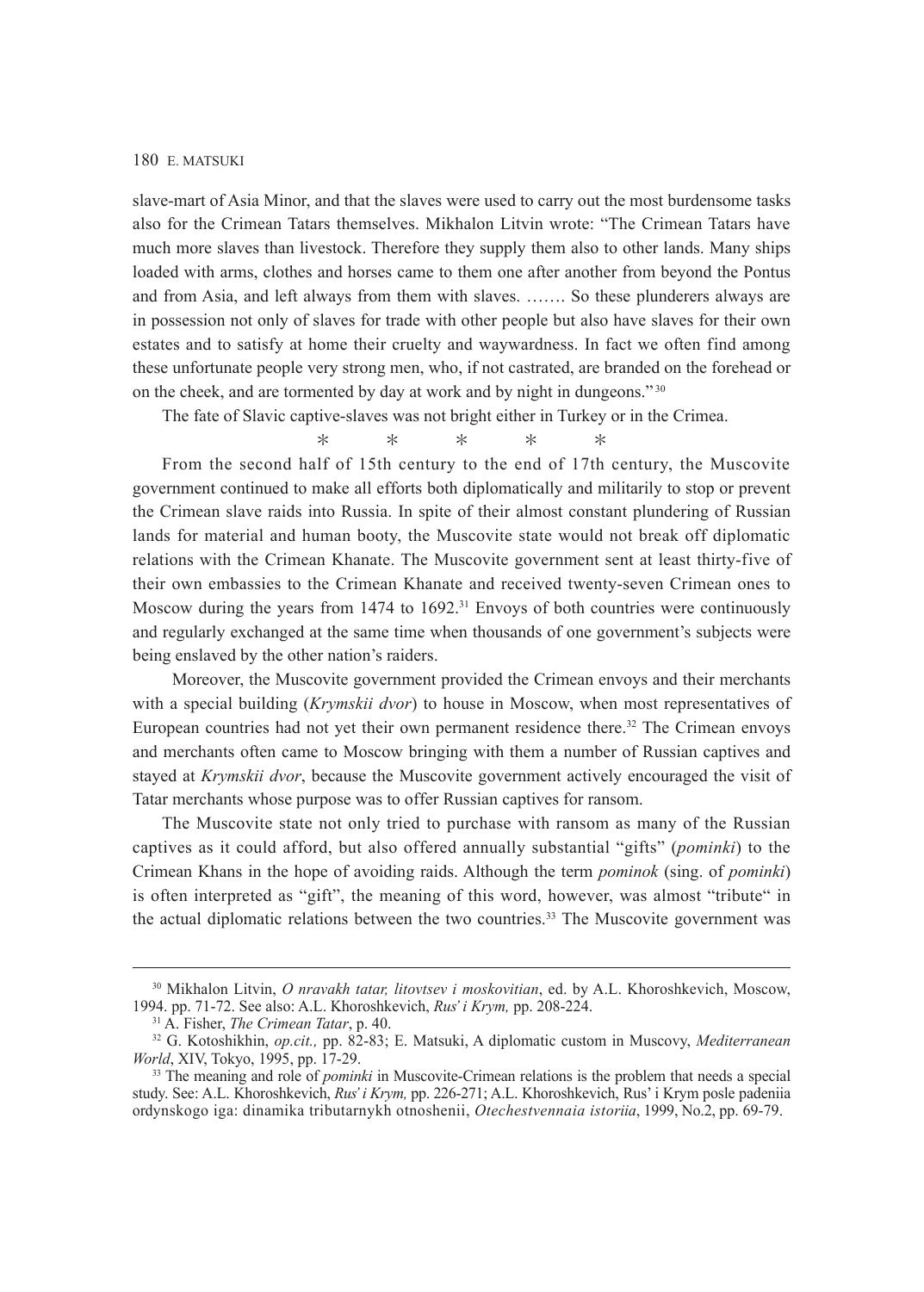essentially forced to pay *pominki*. As a matter of fact, it was a subject of constant diplomatic negotiations between the Crimean Khanate and Muscovy. The latter always pleaded for a lesser *pominki*, and the former demanded more. And the Crimean ambassadors often insisted that *pominki* was cheaper than ransoming slaves, and made promises that no raids would occur in the years when *pominki* were paid. The promises, however, scarcely could be kept. In 1639 a very striking event happened that indicates symbolically the real power relationship between Muscovy and the Krimean Khanate. This year the Muscovite envoys binging the *pominki* to the Crimean Khan were captured and could return to Moscow only after paying their "ransom"<sup>34</sup>

*Pominki* to the Crimean Khans, in addition to ransom for Russian captives, were a serious financial burden on the Muscovite government. During the reign of Ivan IV, the annual *pominki* averaged 10,000 rubles. According to Novocel'skii's calculation, total *pominki* for the 38 years from 1613 to 1650 amounted to 363, 970 rubles. They did not pay *pominki* at all only in 1619, 1644 and 1645 during these 38 years. In short Muscovy paid a little less than 10,000 rubles annually in the first half of the 17th century. And the total expenditure spent by the Muscovite government for the diplomatic relation with the Crimean Khanate in the same period came to 907,970 rubles.35 Considering the number of Tatar raids into Russia during these years, however, the "pominki" policy apparently had little result.

The only option left to stop the Crimean slave raids was a military one. As early as in 1558, Adashev, Ivan IV's advisor on foreign affairs, insisted that military operations against the Crimean Tatars and the creation of fortresses in the south were the only way to stop their raids, and tried to persuade his young sovereign to conquer the Crimean Khanate. In fact, Ivan IV had successfully subdued the Kazan Khanate in 1553. But Ivan IV rejected Adashev's foreign policy.36 Until the end of 17th century the Muscovite government did nothing which could be considered as a positive military policy to remove the Crimean threat. Ivan IV and his successors realized very well that the Crimean Tatars supported by the Ottoman Empire were too strong both politically and militarily for Muscovy to directly oppose.

The initial efforts to build defense barriers (*cherta* or *zaseka*) to keep out the Tatars were begun as early as the 15th century. In the 16th century three defense lines were constructed on the southern frontier and populated by the government with townsmen, Cossacks, and Musketeers as local militia. These defense lines consisted of a series of fortified towns and long lines of felled-tree obstacles in the forested areas.<sup>37</sup> As these lines were located further and

<sup>34</sup> A. A. Novosel'skii, *op.cit.,* pp. 272-274; A. Fisher, Muscovy and the Black Sea Slave Trade, p. 589. 35 A. A. Novosel'skii, *op.cit.*, pp. 437-442.

<sup>36</sup> G. Vernadsky, *The Tsardom of Muscovy, 1547-1682*, 2 vols, New Haven, 1970, pp. 87-92. J. Krizhanich, the Croatian friar who visited Muscovy in the second half of the17th century also called for Muscovite military move against the Crimean Tatars. See: I. Krizhanich, *Politica*, ed. by M.N. Tikhomirov, Moscow, 1965, pp. 382-383, 482.

<sup>37</sup> For *zasek*a (or *zasechnaia cherta*) see: R. Hellie, *Enserfment and Military Change in Muscovy*, Chicago & London, 1971, pp.174-180.